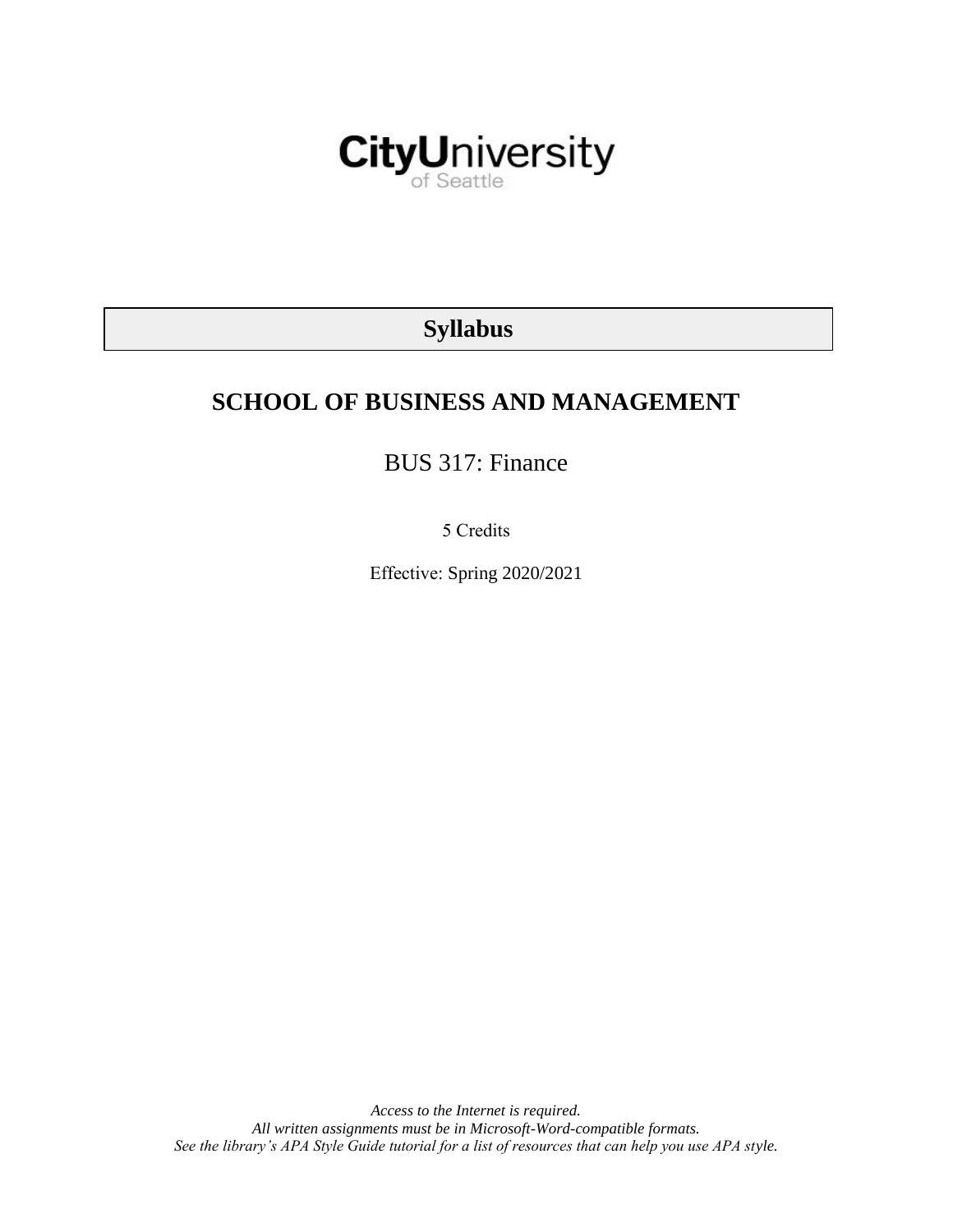# **FACULTY**

Faculty Name: FACULTY NAME

Contact Information: CONTACT INFORMATION

#### [INSTRUCTOR MAY INSERT PERSONAL MESSAGE IF DESIRED]

#### **COURSE DESCRIPTION**

Finance is a way of thinking about economic problems that involve uncertainty over time. This course is designed to provide an introductory framework for understanding how financiers think, how they break down components of a financial problem, and how they make decisions as investors and corporations in the financial market. Core concepts include the flow of cash between the financial statements, financial statement analysis, time value of money, valuation, working capital management, intermediate and long-term financing, the cost of capital, capital budgeting, and securitization. In addition, this course will touch on advanced concepts including the latest issues in FinTech, such as robo-advisors, big data, blockchain technology, goal-based investing, gamification and behavioral finance.

#### **COURSE RESOURCES**

Required and recommended resources to complete coursework and assignments are found on the course [Reading List.](https://cityu.alma.exlibrisgroup.com/leganto/login?auth=SAML) The reading list can be found under *Course Information* in Blackboard as well as from the library homepage ("Find Your Textbook" button).

**Note**: Required resources that must be purchased by the student are tagged "Purchase from a vendor of your choosing." Required resources with a direct link, "Available through CityU Library", are available electronically at no cost to students.

Students in Canada may purchase course resources from the [Canada Bookstore,](https://www.cityubookstore.ca/index.asp) and students outside the U.S. and Canada should contact their advisor or textbook coordinator for additional information.

Required: Brigham, Eugene F. and Joel F. Houston, Fundamentals of Financial Management: Concise, 9th Ed., Cengage: 2017. ISBN: 978-1-305-63593-7

Required: Sironi, Paolo, FinTech Innovation: From Robo-Advisors to Goal-Based Investing and Gamification, Wiley, 2016. ISBN: 978-1-119-22698-7 URL: https://ebookcentral.proquest.com/lib/cityuseattle/detail.action?docID=4603179#

# **CITYU LEARNING GOALS**

This course supports the following City University learning goals:

• City University of Seattle graduates are critical thinkers and are information literate.

# **COURSE OUTCOMES**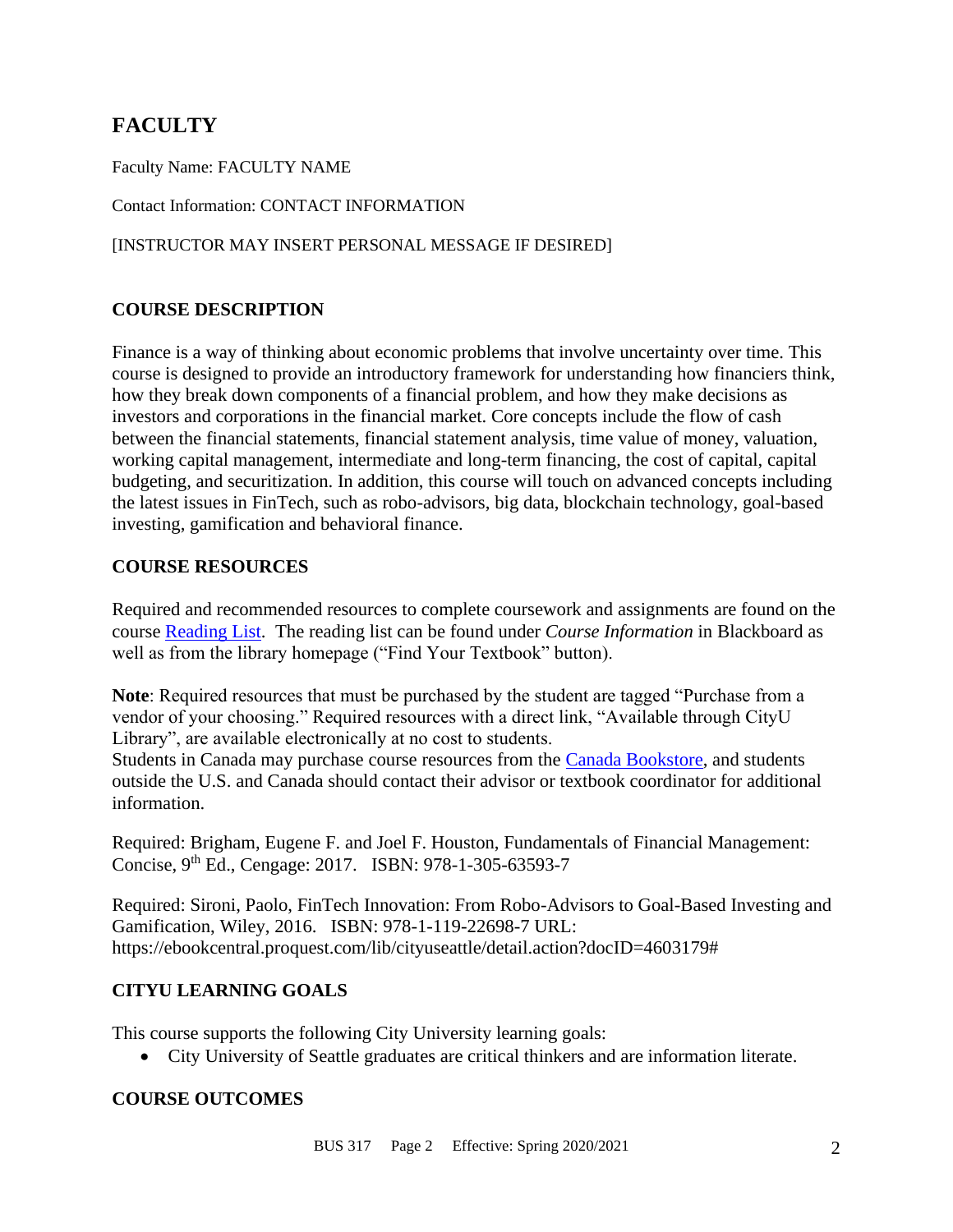In this course, learners:

- Analyze the overall financial health of a firm through the computation of liquidity, solvency, and profitability ratios.
- Make informed decisions with regards to capital allocation and financial management of an organization based on current financial theories and best practices.
- Improve the corporate working capital position through cash and current asset management.
- Describe the element of long-term debt financing decisions, including bond yields and prices, and bond ratings
- Apply the concepts of operating and financial leverage to product and financing decisions.
- Explore the future of finance using Fintech.
- Assess market-based pricing of securities.
- Apply time value of money (TVM) analytical techniques to solve effective rate, current bond and stock valuation problems, and similar applications involving both single sum and annuity calculations.

# **CORE CONCEPTS, KNOWLEDGE, AND SKILLS**

Understanding the flow of cash between the financial statements, financial statement analysis, time value of money, valuation, working capital management, intermediate and long-term financing, the cost of capital, capital budgeting, and securitization, robo-advisors, big data, blockchain technology, goal-based investing, gamification and behavioral finance.

# **OVERVIEW OF COURSE GRADING**

The grades earned for the course will be derived using City University of Seattle's decimal grading system, based on the following:

| Overview of Required Assignments                           |                |
|------------------------------------------------------------|----------------|
| Instructor Determined Activities (including participation) | 100 points     |
| <b>Integrated Cases</b>                                    | 300            |
| <b>Fintech Research Paper</b>                              | 250            |
| Group Case Study Presentation                              | 250            |
| <b>Final Assessment</b>                                    | 100            |
| <b>TOTAL</b>                                               | $1,000$ points |

*Grading Rubrics*

Detailed grading rubrics are provided in Blackboard.

# **SPECIFICS OF COURSE ASSIGNMENTS**

#### *Instructor Determined Activities (including participation)*

Whether in class, online, or in a mixed mode setting, students will be graded on their participation in classroom discussions; their ability to present, explain, or defend alternative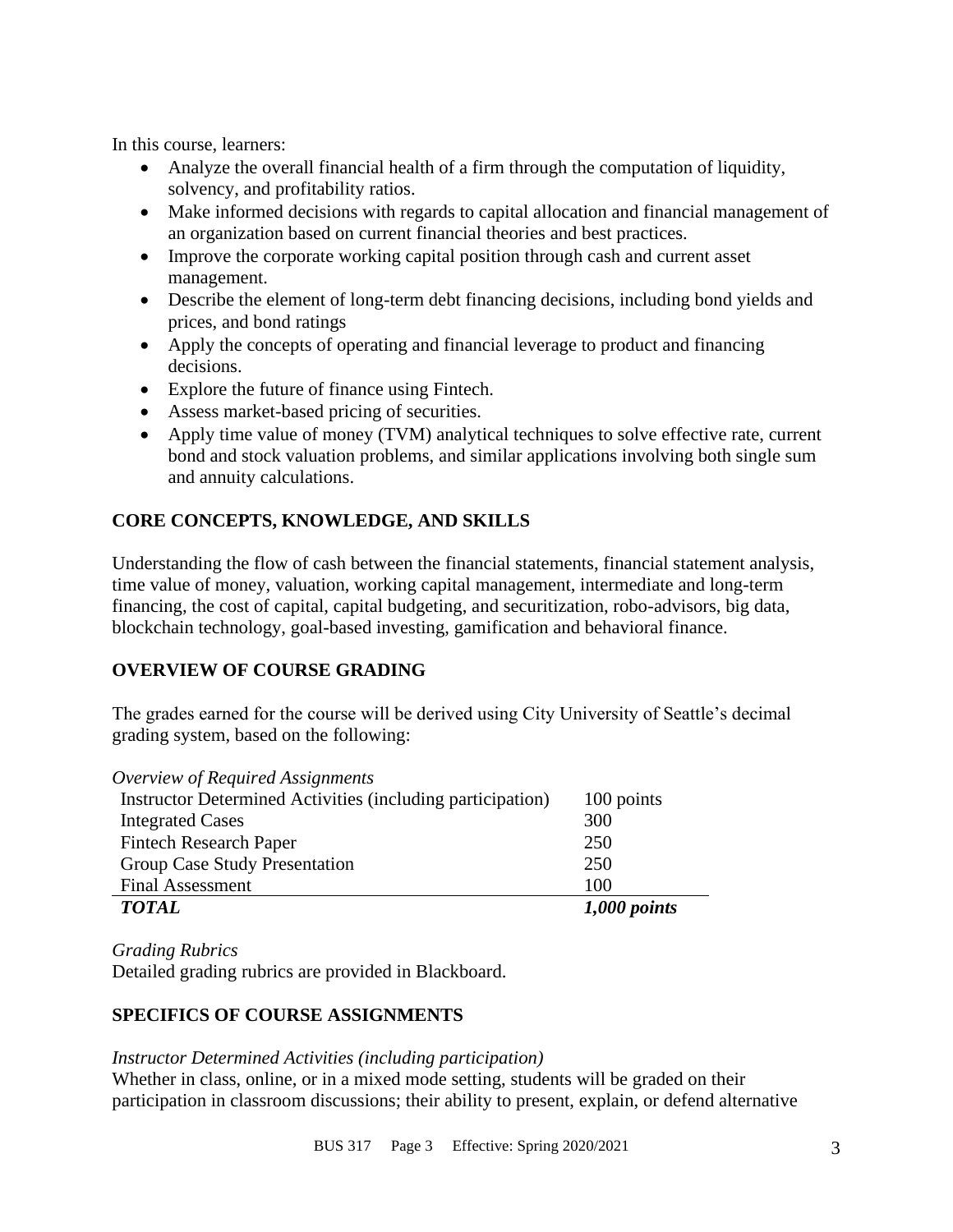viewpoints; and the degree to which they have mastered the concepts and principles inherent in the study of business management. Written work will be assessed not only on relevance to the subject presented, but also on adherence to good written form, APA style, and professional presentation. The instructor may also choose to create additional activities to support learning in the classroom or online.

| Grading<br><b>Components</b><br>$\ast$ | $%$ of<br>Grade<br>$\ast$ | <b>Below</b><br><b>Standard</b>                                                 | <b>Approaching</b><br><b>Standard</b>                                                                                         | <b>At Standard</b>                                              | <b>Exceeds Standard</b>                                                                                                         |
|----------------------------------------|---------------------------|---------------------------------------------------------------------------------|-------------------------------------------------------------------------------------------------------------------------------|-----------------------------------------------------------------|---------------------------------------------------------------------------------------------------------------------------------|
| Engagement                             |                           | $100$ Does not<br>adequately<br>complete<br>required<br>aspects of the<br>task. | Completes most<br>required aspects of required aspects<br>the task with<br>superficial thought substantive<br>or preparation. | Completes all<br>of the task with<br>thought or<br>preparation. | Completes all<br>required aspects of<br>the task with<br>substantive thought<br>or preparation, and<br>expands on the<br>topic. |
| <b>Total</b>                           | 100                       |                                                                                 |                                                                                                                               |                                                                 |                                                                                                                                 |

*Rubric =* 

# *Integrated Cases*

Eight integrated cases will be assigned during seven of the course weeks (see the course schedule) and can be found at the end of each chapter as assigned under the section entitled "Integrated Case Study". These cases will be utilized to reinforce specific learning goals.

*Rubric =* 

| <b>Grading</b><br>Components * | % of<br>Grade<br>$\ast$ | <b>Below</b><br><b>Standard</b> | Approaching<br><b>Standard</b>   | <b>At Standard</b>           | <b>Exceeds</b><br>Standard |
|--------------------------------|-------------------------|---------------------------------|----------------------------------|------------------------------|----------------------------|
| Written                        |                         | $20$ Displays                   | Student's work                   | Case analysis                | Effective                  |
| Communication                  |                         | inadequate                      | contains spelling,               | evidences                    | organization               |
|                                |                         | organization                    | punctuation, and/or satisfactory |                              | and                        |
|                                |                         | and/or                          | grammatical errors               | organization and development |                            |
|                                |                         | development                     | which may                        | development;                 | contribute to              |
|                                |                         | making the case                 | temporarily                      | the case analysis full       |                            |
|                                |                         | analysis                        | confuse the reader,              | is readable and              | comprehension              |
|                                |                         | difficult to                    | but does not                     | easy to follow               | of written case            |
|                                |                         | follow; the                     | generally impede                 | with only a few              | analysis;                  |
|                                |                         | written case                    | the overall                      | lapses; uses                 | readability is             |
|                                |                         | analysis                        | understanding.                   | good language                | enhanced by                |
|                                |                         | exhibits                        | Sentence structure               | conventions and              | facility in                |
|                                |                         | multiple errors                 | generally correct                | mechanics with               | language use,              |
|                                |                         | in grammar,                     | but may be wordy,                | a few minor                  | excellent                  |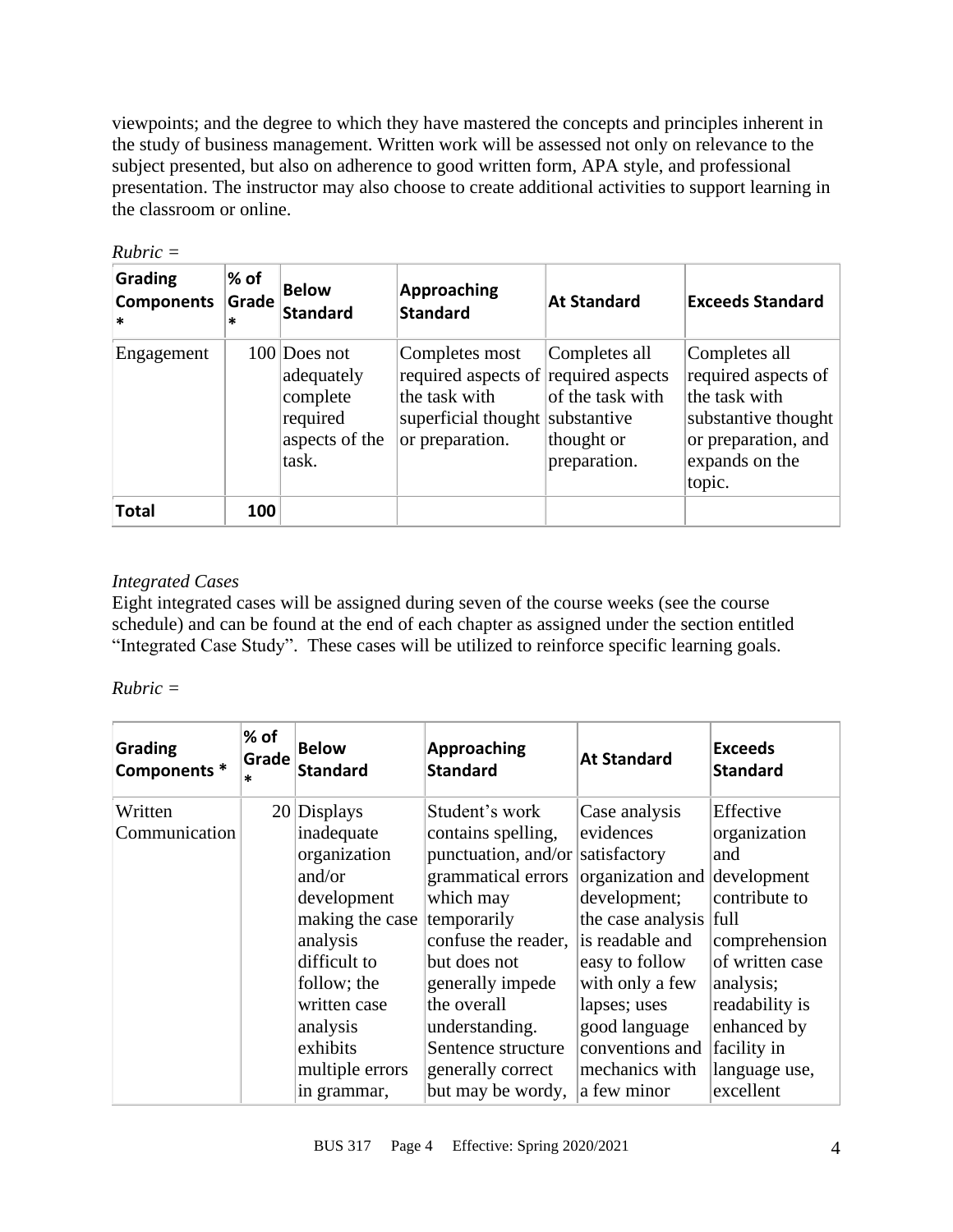|                                                      | sentence<br>structure, and/or repetitive, or<br>spelling;<br>unacceptable<br>writing skills<br>(e.g.,<br>weaknesses in<br>language<br>facility and<br>mechanics)<br>hinder<br>readability and<br>contribute to an<br>ineffective case<br>analysis.                                                                                                                                                                                                                                                                       | unfocused,<br>confusing. Uses<br>relatively vague or<br>general words and<br>sometimes<br>inappropriate<br>words.                                                                                                                                                          | errors in<br>spelling,<br>grammar,<br>sentence<br>structure, and/or<br>punctuation;<br>case analysis<br>meets<br>expectations in<br>this area.                                                                                                                                                                                                                                                                                                                                                                                   | mechanics, and<br>syntactic<br>variety; uses<br>language<br>conventions<br>effectively (e.g.,<br>spelling,<br>punctuation,<br>sentence<br>structure,<br>paragraphing,<br>grammar, etc.).                                                                                                                                                                                                                                                                                          |
|------------------------------------------------------|--------------------------------------------------------------------------------------------------------------------------------------------------------------------------------------------------------------------------------------------------------------------------------------------------------------------------------------------------------------------------------------------------------------------------------------------------------------------------------------------------------------------------|----------------------------------------------------------------------------------------------------------------------------------------------------------------------------------------------------------------------------------------------------------------------------|----------------------------------------------------------------------------------------------------------------------------------------------------------------------------------------------------------------------------------------------------------------------------------------------------------------------------------------------------------------------------------------------------------------------------------------------------------------------------------------------------------------------------------|-----------------------------------------------------------------------------------------------------------------------------------------------------------------------------------------------------------------------------------------------------------------------------------------------------------------------------------------------------------------------------------------------------------------------------------------------------------------------------------|
| Analytical and<br>Critical<br><b>Thinking Skills</b> | 80 Information<br>presented in the<br>case-study<br>component<br>areas is often<br>inaccurate or<br>incomplete;<br>presents little if<br>any analysis in<br>the component<br>areas;<br>inaccurately<br>and/or<br>inappropriately<br>applies<br>procedures,<br>formulas, or<br>principles;<br>presents few<br>solutions,<br>alternatives, or<br>strategies in the<br>relevant case-<br>study<br>component<br>areas; solutions,<br>alternatives, or<br>strategies are<br>often inaccurate<br>or inconsistent;<br>ideas are | Student merges<br>analysis and<br>assessment of<br>individual<br>operations strategy<br>categories, but the<br>overall analysis is<br>not holistic to<br>identify key areas<br>for improvement<br>and fully facilitate<br>the development of<br>strong<br>recommendations. | Adequately<br>presents<br>information<br>relating to most<br>case-study<br>component areas information<br>with only minor<br>inconsistencies,<br>irrelevancies, or<br>omissions;<br>applies<br>appropriate<br>procedures,<br>formulas, or<br>principles with a<br>few minor<br>inaccuracies;<br>outlines<br>solutions,<br>alternatives, or<br>strategies in the<br>relevant case-<br>study<br>component areas study<br>that are logical<br>and consistent<br>with the<br>evidence;<br>develops<br>solutions,<br>alternatives, or | Accurately and<br>appropriately<br>analyzes and<br>interprets<br>relevant<br>pertaining to<br>each case-study<br>component<br>area; effectively<br>applies<br>appropriate<br>procedures,<br>formulas,<br>and/or<br>principles in<br>developing and<br>justifying<br>multiple<br>solutions,<br>alternatives, or<br>strategies in the<br>relevant case-<br>component<br>areas; solutions,<br>alternatives, or<br>strategies are<br>clear, coherent,<br>well supported,<br>logically |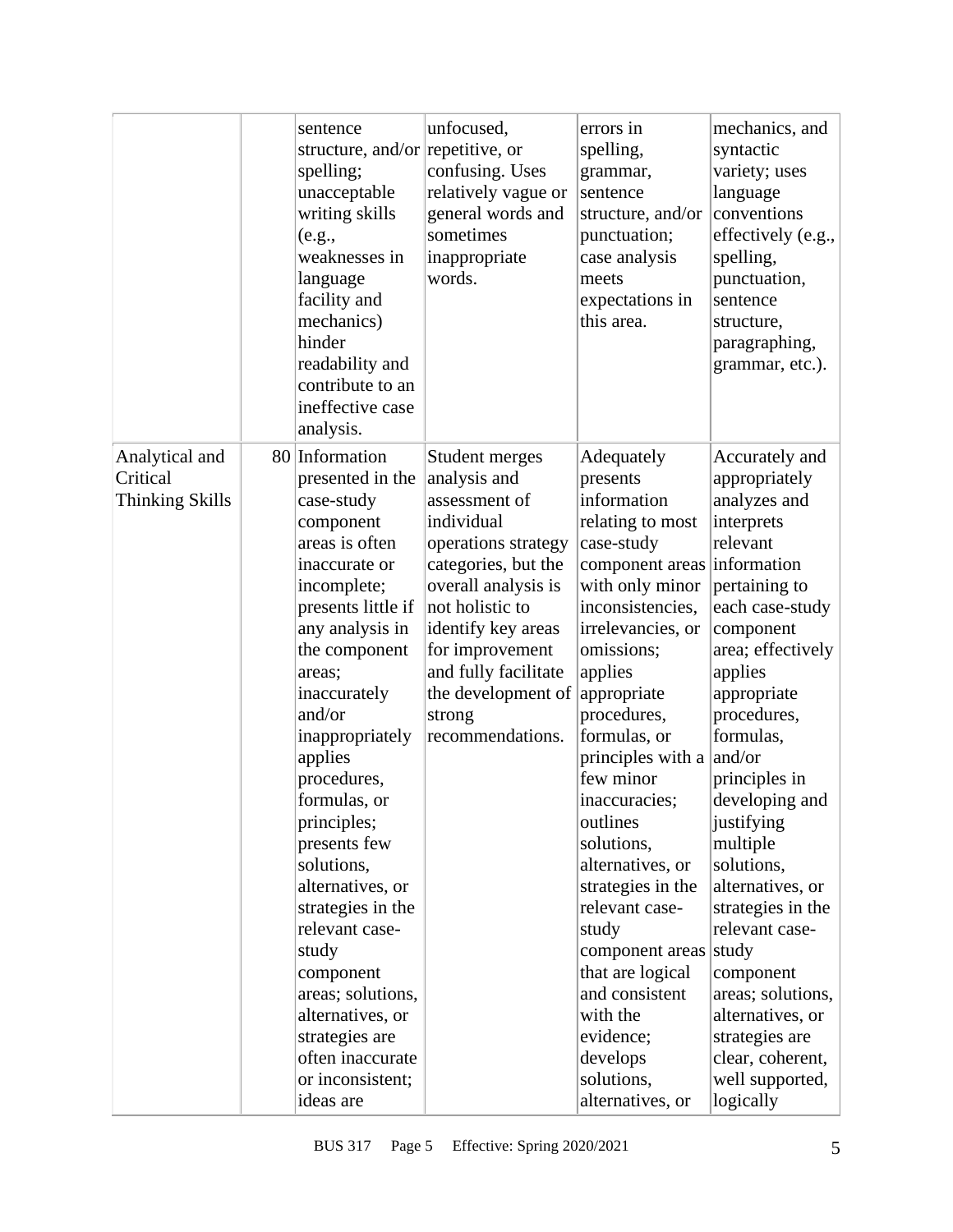|       |     | presented in a<br>vague or<br>rudimentary<br>manner. | strategies in a<br>clear manner. | consistent, and<br>complete. |
|-------|-----|------------------------------------------------------|----------------------------------|------------------------------|
| Total | 100 |                                                      |                                  |                              |

# *Fintech Research Paper*

Students will select a company with a disruptive technology and evaluate the technology for its financial viability and the effectiveness of the firm's efforts in regards to sustainability. The central question that students should focus on is, "Can this technology be monetized?" To address this question, students will analyze data provided by the company and then conduct further investigation to determine whether the purported benefits are fairly stated and the technology is effective or simply a trend. Students should consider that the technology might be beyond its time. External research should be conducted to help assess the company and the technology. The successful project will compare the new technology to existing successful business models as evidentiary support using the following 3-level technique as guiding questions:

Level 1: contextual and analytical questions How is the technology shaped by its time? Where did it originate and why? Who was the originator? Describe them. What are the basic features of the technology? What are the various parts of the technology? What is the monetization model? How is its business model organized and why is it organized this way? Report the financial projections.

Level 2: comparative, causal and evaluative questions How is this technology similar or different than other technologies in its industry? What are the complements and substitutes? Describe. What industry and market factors will help it be successful? Explain. Are these factors sufficient? Are they contributors? Are they probabilistic? What other influential factors can you think of and which are irrelevant? Why? How strong is the company's case that they will be successful? What are your criteria for judging the estimation of success? What is the strongest argument against this technology?

Level 3: counterfactual and synthesis questions How would the market change if this technology was successful? How would the market be different if this technology was not successful? What would happen if the technology was successful to a greater or lesser degree? How could this technology be useful in other industries or other applications? If this technology is successful, what factors contribute to its success more or less than the company claims? If it is less successful, why? If it is more successful, why? How would you adjust the financial projections? Are they fair?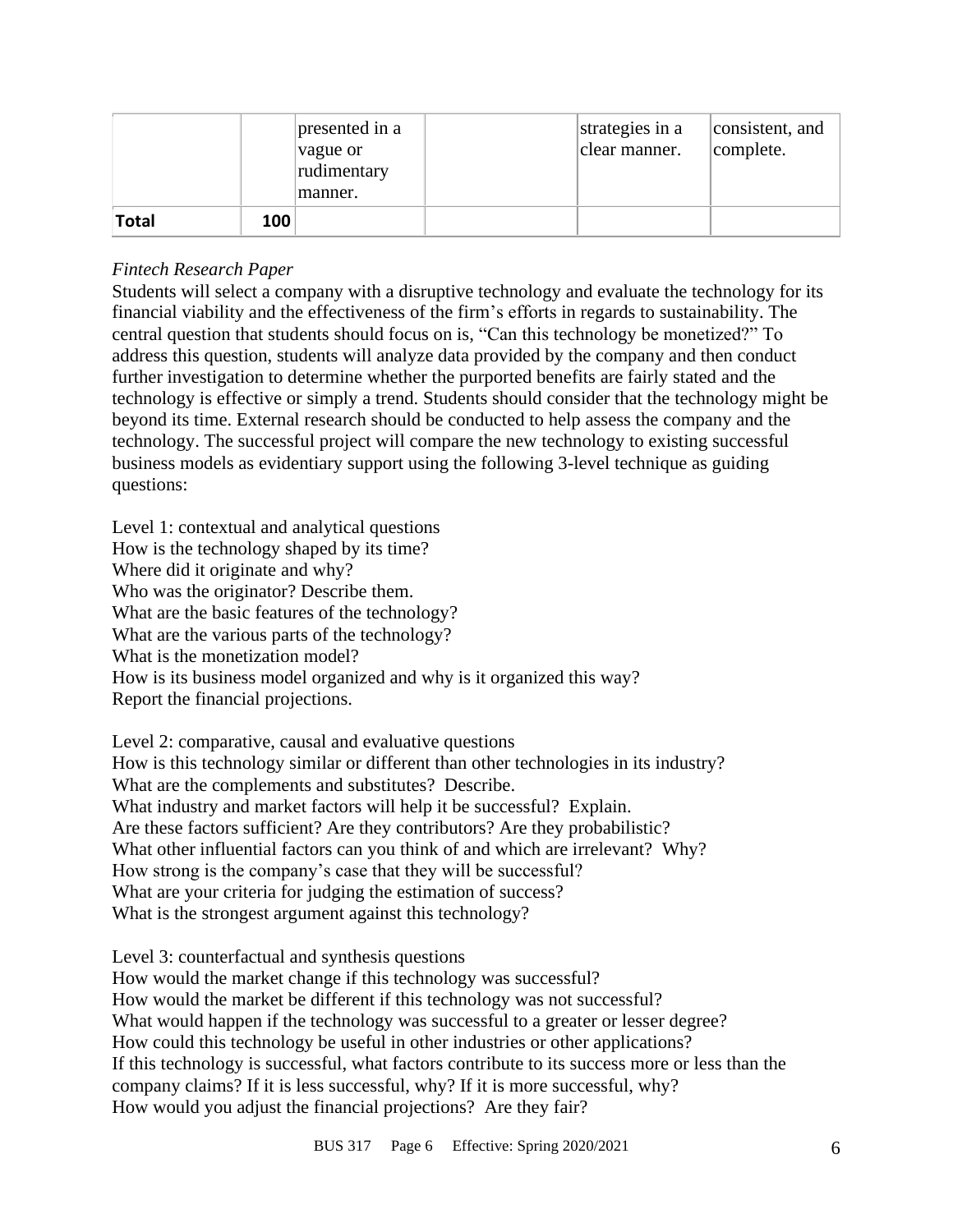What ideas would you add to the technology? Why?

Although this analysis is largely qualitative, students should focus on finance concepts taught in this course. The analysis should be at least 2,000 words long and be written in proper APA style.

| <b>Grading</b><br><b>Components</b><br>* | % of<br>* | Grade Below Standard                                                                                                                                        | <b>Approaching</b><br><b>Standard</b>                                                                                                                                                                                                        | <b>At Standard</b>                                                                                                                                                                                                                          | <b>Exceeds</b><br><b>Standard</b>                                                                                                                                                                                                                                                                     |
|------------------------------------------|-----------|-------------------------------------------------------------------------------------------------------------------------------------------------------------|----------------------------------------------------------------------------------------------------------------------------------------------------------------------------------------------------------------------------------------------|---------------------------------------------------------------------------------------------------------------------------------------------------------------------------------------------------------------------------------------------|-------------------------------------------------------------------------------------------------------------------------------------------------------------------------------------------------------------------------------------------------------------------------------------------------------|
| Integration of<br>Knowledge              |           | $50$ The paper does<br>not demonstrate<br>that the author<br>has fully<br>understood and<br>applied concepts<br>learned in the<br>course.                   | The paper<br>demonstrates<br>that the author,<br>to a certain<br>extent,<br>understands and<br>has applied<br>concepts learned<br>in the course.                                                                                             | The paper<br>demonstrates that<br>the author, for<br>the most part,<br>understands and<br>has applied<br>concepts learned<br>in the course.<br>Some of the<br>conclusions,<br>however, are not<br>supported in the<br>body of the<br>paper. | The paper<br>demonstrates<br>that the author<br>fully<br>understands and<br>has applied<br>concepts learned<br>in the course.<br>Concepts are<br>integrated into<br>the writer's own<br>insights. The<br>writer provides<br>concluding<br>remarks that<br>show analysis<br>and synthesis of<br>ideas. |
| <b>Topic Focus</b><br>and Depth          |           | $20$ The topic is not<br>clearly defined.<br>Cursory<br>discussion in all<br>the sections of the<br>paper or brief<br>discussion in only<br>a few sections. | The topic is too<br>broad for the<br>scope of this<br>assignment. The<br>writer has<br>omitted pertinent<br>content or<br>content runs-on<br>excessively.<br>Quotations from<br>others outweigh<br>the writer's own<br>ideas<br>excessively. | The topic is<br>focused but lacks<br>direction. The<br>paper is about a<br>specific topic but<br>the writer has not<br>established a<br>position. In-depth provides<br>discussion &<br>elaboration in<br>most sections of<br>the paper.     | The topic is<br>focused<br>narrowly enough<br>for the scope of<br>this assignment.<br>A thesis<br>statement<br>direction for the<br>paper, either by<br>statement of a<br>position or<br>hypothesis. In-<br>depth discussion<br>& elaboration in<br>all sections of<br>the paper.                     |

 $Rubic =$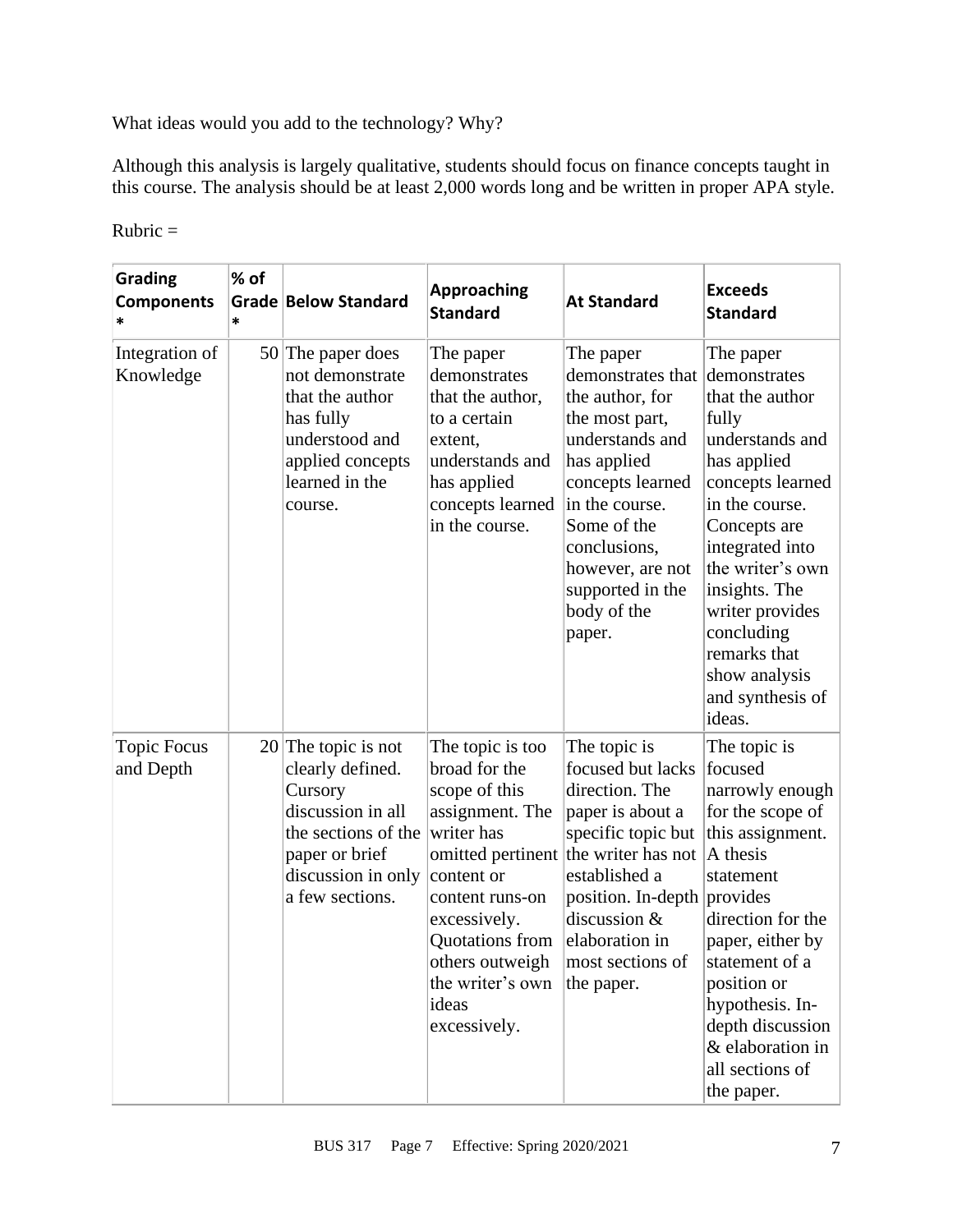| Cohesiveness,<br>Spelling and<br>Grammar | 15 Does not tie<br>together<br>information.<br>Paper does not<br>flow and appears<br>to be created from<br>disparate issues.<br>Headings are<br>necessary to link<br>concepts. Writing<br>does not<br>demonstrate<br>understanding<br>any relationships.<br>Unacceptable<br>number of<br>spelling and/or<br>grammar<br>mistakes.                                                                                                                                                  | Sometimes ties<br>together<br>information from information from<br>all sources.<br>Paper does not<br>$flow -$<br>disjointedness is<br>apparent.<br>Author's writing<br>does not<br>demonstrate an<br>understanding of<br>the relationship<br>among material<br>obtained from all<br>sources.<br>Noticeable<br>spelling and<br>grammar<br>mistakes. | For the most part,<br>ties together<br>all sources. Paper<br>flows with only<br>some<br>disjointedness.<br>Author's writing<br>demonstrates an<br>understanding of<br>the relationship<br>among material<br>obtained from all<br>sources. Minimal<br>spelling and/or<br>grammar<br>mistakes.     | Ties together<br>information<br>from all sources.<br>Paper flows<br>from one issue<br>to the next<br>without the need<br>for headings.<br>Author's writing<br>demonstrates an<br>understanding of<br>the relationship<br>among material<br>obtained from all<br>sources. No<br>spelling and/or<br>grammar<br>mistakes. |
|------------------------------------------|-----------------------------------------------------------------------------------------------------------------------------------------------------------------------------------------------------------------------------------------------------------------------------------------------------------------------------------------------------------------------------------------------------------------------------------------------------------------------------------|----------------------------------------------------------------------------------------------------------------------------------------------------------------------------------------------------------------------------------------------------------------------------------------------------------------------------------------------------|--------------------------------------------------------------------------------------------------------------------------------------------------------------------------------------------------------------------------------------------------------------------------------------------------|------------------------------------------------------------------------------------------------------------------------------------------------------------------------------------------------------------------------------------------------------------------------------------------------------------------------|
| Sources                                  | 15 More than 5<br>current sources,<br>of which at least 3<br>are peer-review<br>journal articles or<br>scholarly books.<br>Sources include<br>both general<br>background<br>sources and<br>specialized<br>sources. Special-<br>interest sources<br>and popular<br>literature are<br>acknowledged as<br>such if they are<br>cited. All web<br>sites utilized are<br>authoritative.<br>Cites all data<br>obtained from<br>other sources.<br><b>APA</b> citation<br>style is used in | 5 current<br>sources, of<br>which at least 2<br>are peer-review<br>journal articles<br>or scholarly<br>books. All web<br>sites utilized are<br>authoritative.<br>Cites most data<br>obtained from<br>other sources.<br><b>APA</b> citation<br>style is used in<br>both text and<br>bibliography.                                                   | Fewer than 5<br>current sources,<br>or fewer than 2<br>of 5 are peer-<br>reviewed journal<br>articles or<br>scholarly books.<br>All web sites<br>utilized are<br>credible. Cites<br>some data<br>obtained from<br>other sources.<br>Citation style is<br>either<br>inconsistent or<br>incorrect. | Fewer than 5<br>current sources,<br>or fewer than 2<br>of 5 are peer-<br>reviewed journal<br>articles or<br>scholarly books.<br>Not all web sites<br>utilized are<br>credible, and/or<br>sources are not<br>current. Does<br>not cite sources.                                                                         |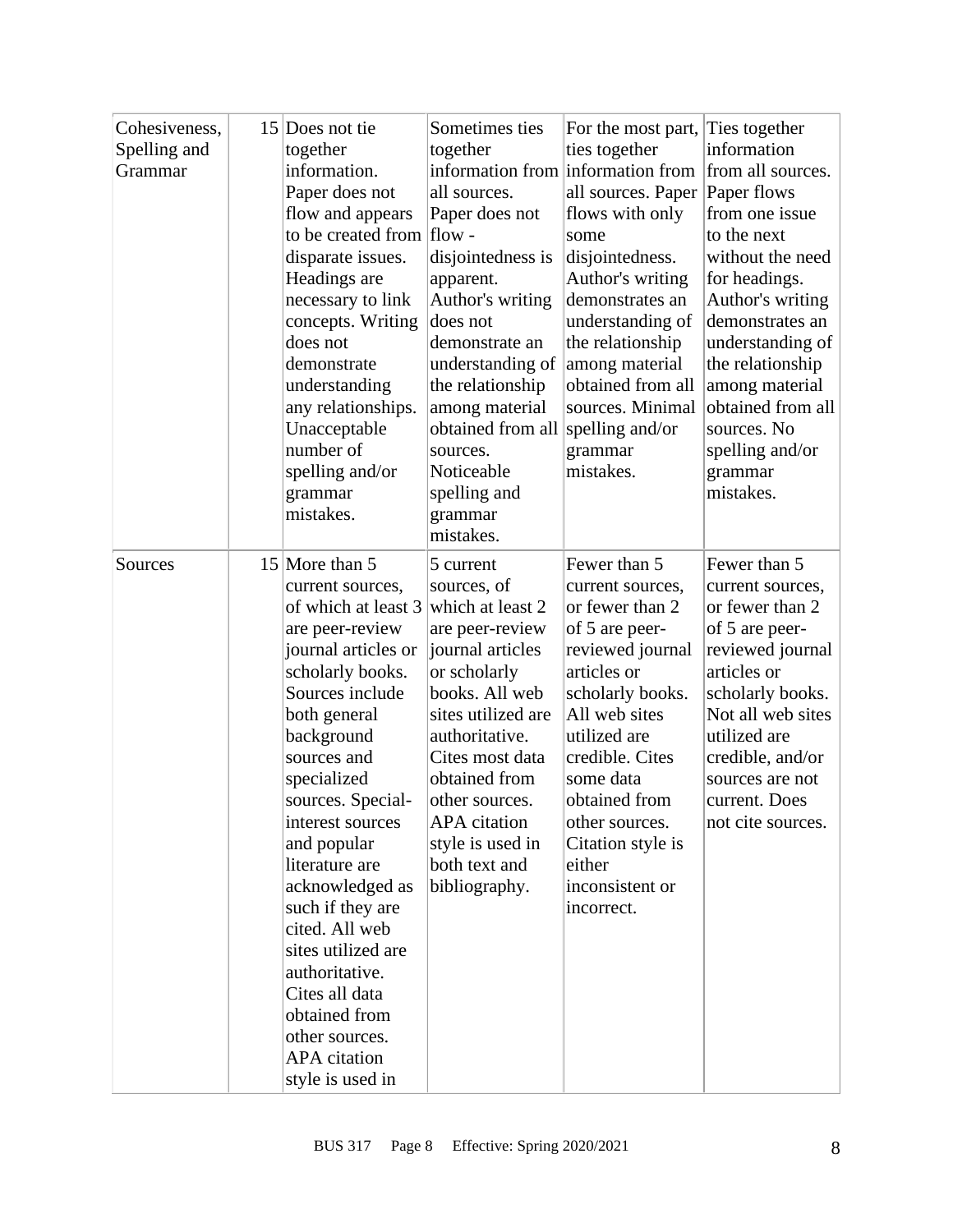|       |     | both text and<br>bibliography. |  |  |
|-------|-----|--------------------------------|--|--|
| Total | 100 |                                |  |  |

# *Group Case-Study Presentation*

Teams will be formed and each team will be assigned a comprehensive case study. Teams are responsible for a presentation that effectively integrates and applies forecasting techniques; utilizes net present value analysis; accurately calculates the weighted average cost of capital; and correctly presents this data for the decision-making process. Further, teams should explain how working capital management can be maximized in the organization featured in the case study. Teams will present their conclusions to the class. This is a presentation-only assignment and no paper is due. However, teams will be required to utilize and submit a PowerPoint file.

For online-only sessions, teams will record their presentations; upload them to YouTube; and submit the link for grading. The link should be included within the PowerPoint file when it is submitted.

| Rubric |  |
|--------|--|
|        |  |

| Grading<br><b>Components</b><br>*         | % of<br>Grade<br>* | <b>Below</b><br><b>Standard</b>                                                                                                                                                                                                                                                                            | <b>Approaching</b><br><b>Standard</b>                                                                                                                                                   | <b>At Standard</b>                                                                                                                                                                                                                                                                                                                                                   | <b>Exceeds Standard</b>                                                                                                                                                                                                                                                                                                                                                                                                    |
|-------------------------------------------|--------------------|------------------------------------------------------------------------------------------------------------------------------------------------------------------------------------------------------------------------------------------------------------------------------------------------------------|-----------------------------------------------------------------------------------------------------------------------------------------------------------------------------------------|----------------------------------------------------------------------------------------------------------------------------------------------------------------------------------------------------------------------------------------------------------------------------------------------------------------------------------------------------------------------|----------------------------------------------------------------------------------------------------------------------------------------------------------------------------------------------------------------------------------------------------------------------------------------------------------------------------------------------------------------------------------------------------------------------------|
| Content &<br>Presentation<br><b>Skill</b> |                    | 40 Focus is lost or Some research<br>ideas are hard<br>to follow; lack<br>of enthusiasm<br>or interest;<br>limited<br>engagement<br>with the class.<br>The<br>presentation<br>does not<br>demonstrate<br>that the group<br>has fully<br>understood and<br>applied<br>concepts<br>learned in the<br>course. | materials<br>(references) used,<br>less than three are<br>pertinent and /or<br>current. More<br>than five errors in<br>reference<br>citations. Some<br>references not<br>used properly. | Demonstrates a<br>clear flow of<br>ideas; general<br>interest in the<br>topic and<br>engagement with<br>the class. The<br>presentation<br>demonstrates that<br>the group, for the<br>most part,<br>understands and<br>has applied<br>concepts learned<br>in the course.<br>Some of the<br>conclusions,<br>however, are not<br>supported in the<br>body of the paper. | Demonstrates a<br>clear and concise<br>flow of ideas;<br>passionate interest<br>in the topic and<br>engagement with<br>the class. The<br>presentation<br>demonstrates that<br>the the group fully<br>understands and<br>has applied<br>concepts learned<br>in the course. The<br>presenters provide<br>an introduction,<br>supporting points<br>and concluding<br>remarks that show<br>analysis and<br>synthesis of ideas. |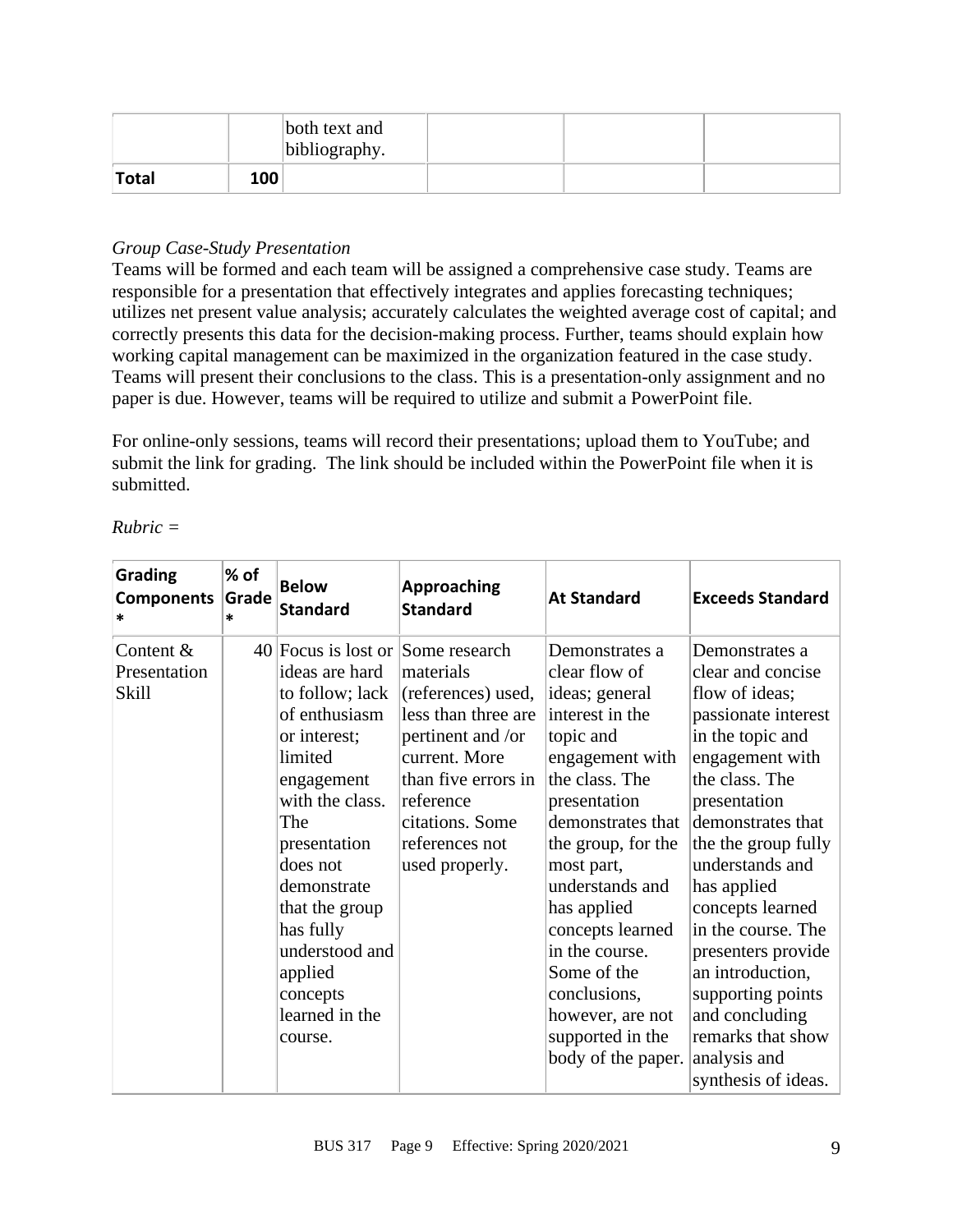| Group<br>Participation                                                                  |     | 40 PPT slides<br>have limited<br>use of visuals<br>or are loosely<br>related to the<br>material. Any<br>one of the<br>group<br>members<br>seems<br>disengaged or<br>unfamiliar<br>with the report<br>and<br>presentation.          | The group<br>presentation<br>includes a partial<br>overview and<br>somewhat<br>unbalanced<br>contributions of<br>members. The<br>presentation<br>demonstrates<br>limited evidence<br>of cooperation<br>between team<br>members and<br>inconsistencies of<br>presentation.<br>There are some<br>discrepancies | PPT slides are<br>relevant to the<br>material but<br>disorganized.<br>Presentation<br>relies more<br>heavily on some<br>group members<br>than others;<br>evidence that<br>group members<br>can only speak<br>about one<br>assigned part. | PPT slides<br>augment and<br>extend<br>comprehension of<br>the issues;<br>organized and<br>relevant. All group<br>members are<br>active in the<br>presentation<br>showcasing a<br>comprehensive<br>knowledge of all<br>aspects of the case<br>report. |
|-----------------------------------------------------------------------------------------|-----|------------------------------------------------------------------------------------------------------------------------------------------------------------------------------------------------------------------------------------|--------------------------------------------------------------------------------------------------------------------------------------------------------------------------------------------------------------------------------------------------------------------------------------------------------------|------------------------------------------------------------------------------------------------------------------------------------------------------------------------------------------------------------------------------------------|-------------------------------------------------------------------------------------------------------------------------------------------------------------------------------------------------------------------------------------------------------|
| Involvement<br>& Q&A:<br>Questions,<br>Discussion,<br><b>Activities</b><br><b>Total</b> | 100 | $20$ Discussion<br>addresses<br>surface<br>features of the<br>topic or issue;<br>little attempt to<br>engage the<br>class in<br>learning;<br>limited<br>response to<br>questions with<br>no reference to<br>theory or<br>research. | between the<br>sections of the<br>presentation.<br>Engages<br>discussions in<br>ways that<br>facilitate class<br>contributions by<br>restating the<br>views of other<br>class members<br>and/or asking<br>questions for<br>clarification.                                                                    | Questions and<br>discussion<br>addresses<br>important<br>information and<br>develops<br>understanding;<br>response to<br>comments and<br>questions make<br>some connection<br>to theory or<br>research.                                  | Uses salient<br>discussion points<br>to elucidate<br>material and<br>develop advanced<br>understanding;<br>thoughtful<br>response to<br>comments and<br>questions with<br>appropriate<br>content supported<br>by theory or<br>research.               |

#### *Final Assessment*

Students will be administered a final assessment, approximately three hours in length, testing comprehension of financial theories and concepts covered throughout the course. The final may consist of a variety of types of questions including but not limited to: multiple choice, mathematical problems, cases and long answer questions.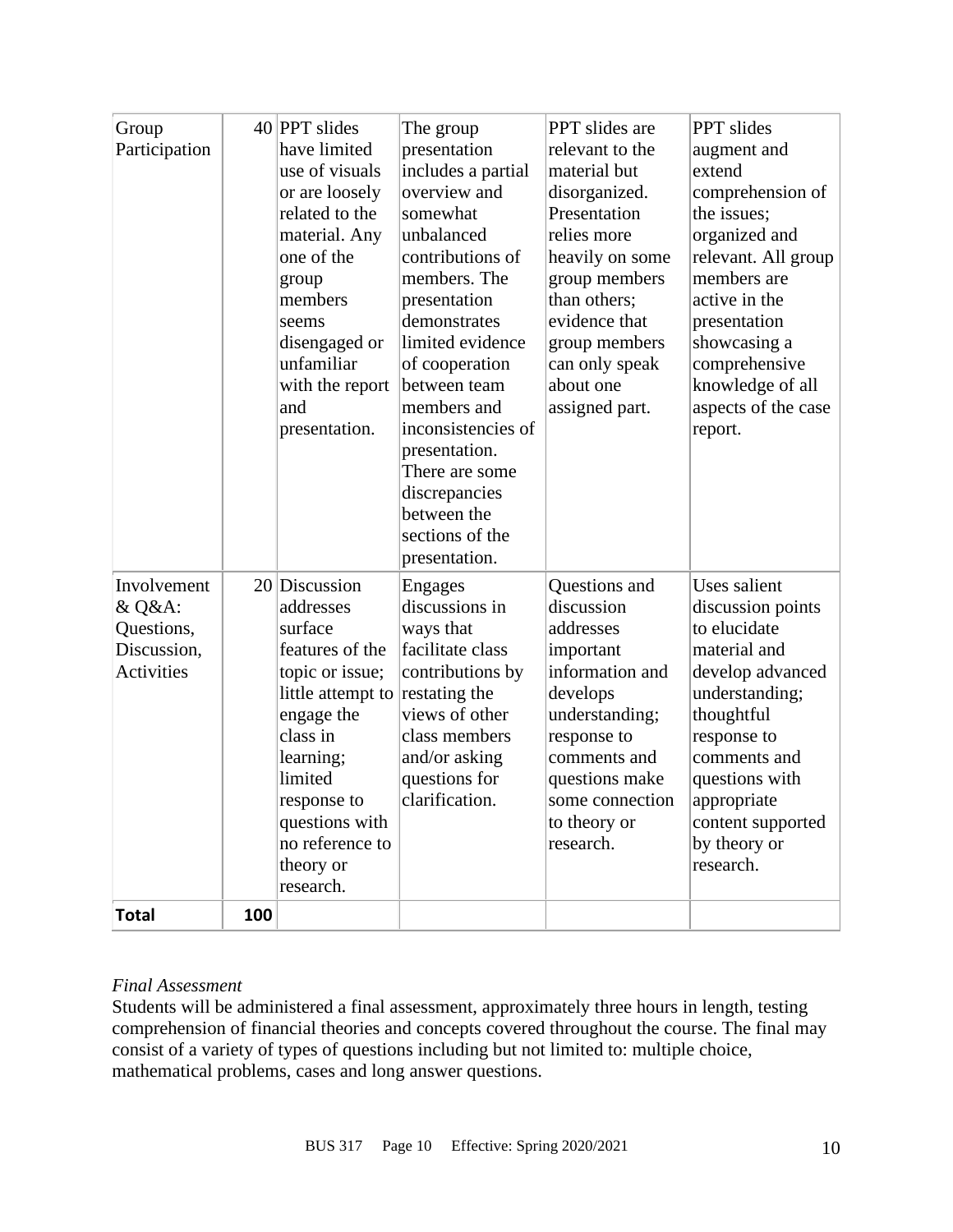# **COURSE POLICIES**

#### **Late Assignments**

A critical aspect of management is to meet predefined deadlines. Therefore, all assignments are expected to be submitted when due. No late assignments are accepted. Life-situations do occur. When an issue arises coordinate with the instructor PRIOR TO the assignment's due date and the due date may be adjusted. It is in the best interest of the student to ensure that all assignments are submitted on time.

#### **Participation**

Class participation will be evaluated during class. Participation includes being prepared for class discussions and contributing meaningful content when appropriate. It also includes individual effort contributed to team projects.

#### **Professional Writing**

Assignments require error-free writing that uses standard English conventions and logical flow of organization to address topics clearly, completely, and concisely. CityU requires the use of APA style.

# **UNIVERSITY POLICIES**

Students are responsible for understanding and adhering to all of City University of Seattle's academic policies. The most current versions of these policies can be found in the [University](http://www.cityu.edu/catalog/)  [Catalog](http://www.cityu.edu/catalog/) that is linked from the CityU Web site.

#### **Antidiscrimination**

City University of Seattle and its staff and faculty are committed to supporting our students. We value equity, diversity, and inclusion as a way of life as well as the educational opportunities it provides. CityU will not tolerate any form of discrimination based on race, color, ethnicity, sexual orientation, gender identification, socioeconomic status, or religious values. If you have experienced any discrimination based on any of the above, we encourage you to report this to the University. Please report this to your instructor. If you do not feel safe reporting this to your instructor, please report to the Provost or to the Vice President of Student Affairs.

# **Non-Discrimination & Prohibition of Sexual Harassment**

City University of Seattle adheres to all federal, state, and local civil rights laws prohibiting discrimination in employment and education. The University is committed to ensuring that the education environment is bounded by standards of mutual respect and safety and is free from discriminatory practices.

In the U.S., the University is required by Title IX of the Education Amendments of 1972 to ensure that all of its education programs and activities do not discriminate on the basis of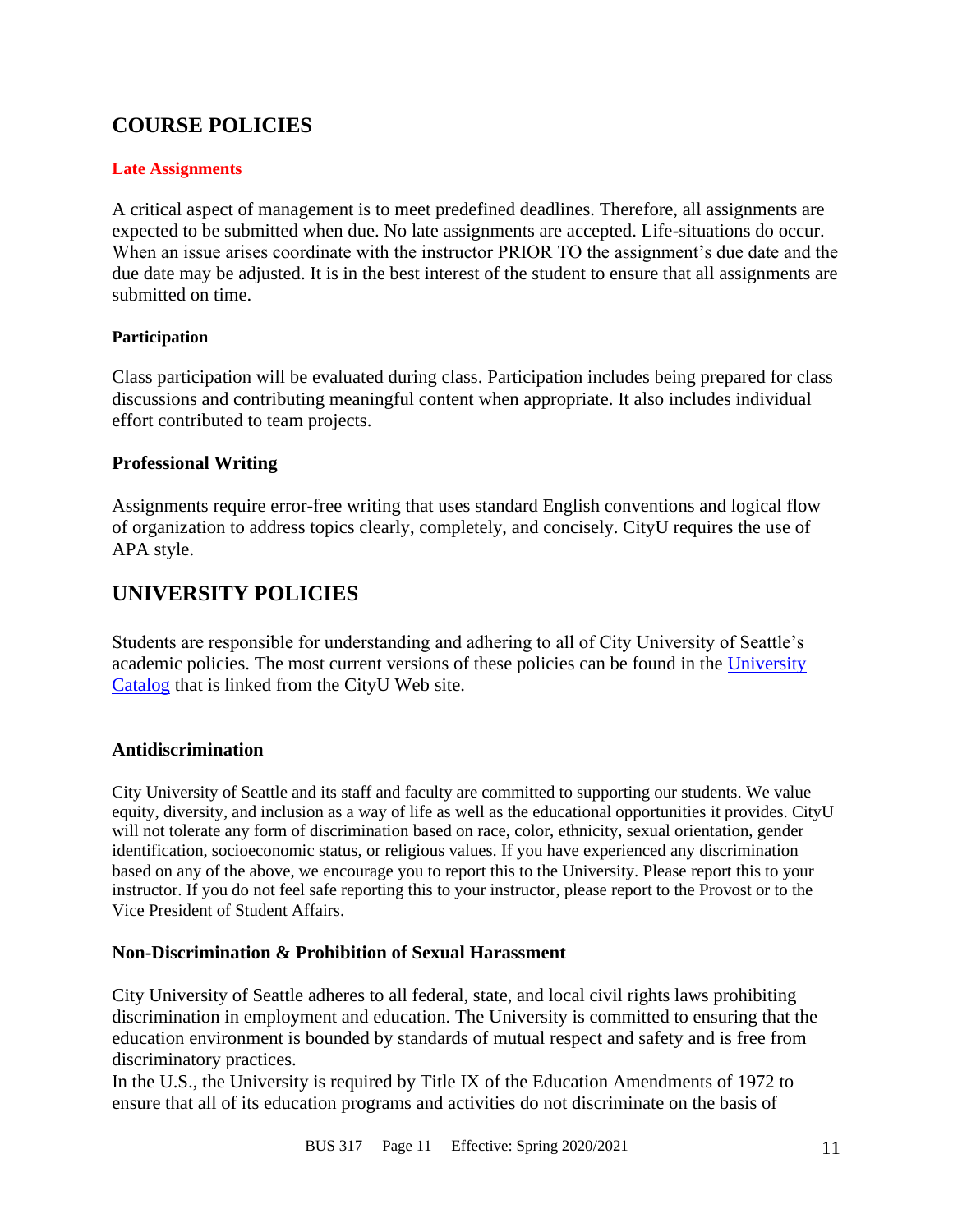sex/gender. Sex include sex, sex stereotypes, gender identity, gender expression, sexual orientation, and pregnancy or parenting status. Sexual harassment, sexual assault, dating and domestic violence, and stalking are forms of sex discrimination, which are prohibited under Title IX and by City University of Seattle policy. City University of Seattle also prohibits retaliation against any person opposing discrimination or participating in any discrimination investigation or complaint process internal or external to the institution. Questions regarding Title IX, including its application and/or concerns about noncompliance, should be directed to the Title IX Coordinator. For a complete copy of the policy or for more information, visit <https://my.cityu.edu/titleix> or contact the Title IX Coordinator.

In Canada, in compliance with the British Columbia Human Rights Code, the Alberta Human Rights Act, WorksafeBC, and the Workers' Compensation Board of Alberta, the University believes that its environment should at all times be supportive and respectful of the dignity and self-esteem of individuals. Discrimination, harassment and bullying conduct, whether through person to person behaviour or via electronic communications such as email or social media is not acceptable and will not be tolerated. As an educational institution, it is our responsibility to cultivate an environment of excellence, equity, mutual respect and to recognize the value and potential of every individual. The University will take all necessary steps to meet or exceed the requirements of the law to prevent discrimination, harassment and bullying. The Respectful Workplace Policy for the prevention of discrimination, harassment and bullying policy and procedure can be found at<https://www.cityu.edu/discover-cityu/about-cityu/> under the Policies section or at [https://www.cityuniversity.ca/about/.](https://www.cityuniversity.ca/about/)

#### **Religious Accommodations**

City University of Seattle has a policy for accommodation of student absences or significant hardship due to reasons of faith or conscience, or for organized religious activities. The University's policy, including more information about how to request an accommodation, is available in the University Catalog and on the my.cityu.edu student portal. Accommodations must be requested by the 20% mark of this course (e.g. day 14 of a ten-week course, day 7 of a 5-week course) using the Religious Accommodations Request Form found on the student dashboard in the my.cityu.edu student portal.

#### **Academic Integrity**

Academic integrity in students requires the pursuit of scholarly activity that is free from fraud, deception and unauthorized collaboration with other individuals. Students are responsible for understanding CityU's policy on academic integrity and adhering to its standards in meeting all course requirements. A complete copy of this policy can be found in the [University Catalog](http://www.cityu.edu/catalog/) under *Student Rights and Responsibilities* on the page titled *Academic Integrity Policy.* 

#### **Attendance**

Students taking courses in any format at the University are expected to be diligent in their studies and to attend class regularly.

Regular class attendance is important in achieving learning outcomes in the course and may be a valid consideration in determining the final grade. For classes where a physical presence is required, a student has attended if they are present at any time during the class session. For